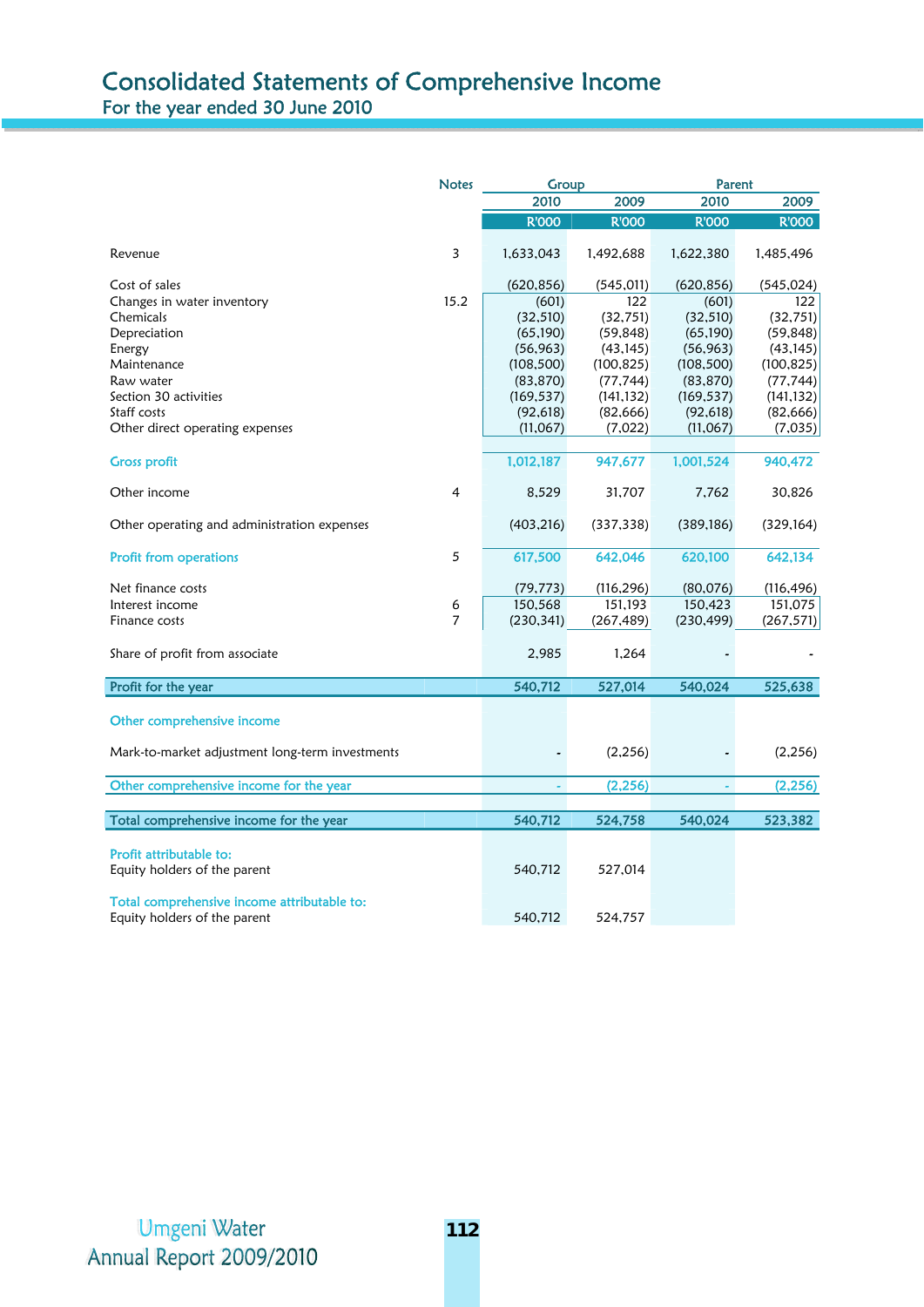|                                            | <b>Notes</b> | Group        |              | Parent       |              |
|--------------------------------------------|--------------|--------------|--------------|--------------|--------------|
|                                            |              | 2010         | 2009         | 2010         | 2009         |
|                                            |              | <b>R'OOO</b> | <b>R'OOO</b> | <b>R'OOO</b> | <b>R'OOO</b> |
|                                            |              |              |              |              |              |
| <b>ASSETS</b>                              |              |              |              |              |              |
| Non-current assets                         |              | 2,825,051    | 2,666,523    | 2,816,638    | 2,660,141    |
| Property, plant and equipment              | 8            | 2,684,007    | 2,473,075    | 2,681,063    | 2,471,835    |
| Intangible assets                          | 9            | 6,980        | 3,185        | 6,980        | 3,185        |
| <b>Biological assets</b>                   | 10           | 6,181        | 6,754        | 1,533        | 2,166        |
| Investments in subsidiaries and associates | 11           | 5,703        | 3,994        | 4,882        | 3,440        |
| Investments                                | 12           | 18,622       | 22,481       | 18,622       | 22,481       |
| Other financial assets                     | 13           | 103,558      | 157,034      | 103,558      | 157,034      |
| <b>Current assets</b>                      |              | 1,483,271    | 1,417,441    | 1,480,766    | 1,413,580    |
| Investments                                | 12           | 1,178,673    | 1,213,416    | 1,178,673    | 1,213,416    |
| Assets held for sale                       | 14           | 17,039       | 105          | 16,934       |              |
| Inventories                                | 15           | 8,642        | 9,145        | 8,607        | 9,129        |
| Trade and other receivables                | 16           | 264,913      | 183,794      | 264,238      | 182,978      |
| Interest and premium receivable            | 17           | 12,314       | 3,282        | 12,314       | 3,282        |
| Bank and cash                              | 18.1         | 1,690        | 7,699        |              | 4,775        |
|                                            |              |              |              |              |              |
| <b>Total assets</b>                        |              | 4,308,322    | 4,083,964    | 4,297,404    | 4,073,721    |
| EQUITY AND LIABILITIES                     |              |              |              |              |              |
| Capital and reserves                       |              | 2,088,004    | 1,547,292    | 2,082,141    | 1,542,117    |
| Capital                                    | 19           | 442,847      | 442,847      | 442,847      | 442,847      |
| Accumulated profit                         |              | 1,645,157    | 1,104,445    | 1,639,294    | 1,099,270    |
| <b>Non-current liabilities</b>             |              | 1,606,873    | 1,105,045    | 1,606,873    | 1,105,045    |
| Long-term debt                             | 20           | 1,400,166    | 917,448      | 1,400,166    | 917,448      |
| Other non-current liabilities              | 21           | 16,965       | 18,125       | 16,965       | 18,125       |
| Post-retirement benefit obligations        | 26           | 189,742      | 169,472      | 189,742      | 169,472      |
| <b>Current liabilities</b>                 |              | 613,445      | 1,431,627    | 608,390      | 1,426,559    |
| Short-term debt                            | 20           | 117,282      | 1,061,455    | 117,282      | 1,061,455    |
| Provisions                                 | 22           | 63,664       | 60,444       | 61,978       | 58,120       |
| Accounts payable                           | 23           | 374,201      | 276,562      | 370,832      | 273,818      |
| Interest payable                           |              | 40,877       | 33,166       | 40,877       | 33,166       |
| Bank overdraft                             | 18.1         | 17,421       |              | 17,421       |              |
|                                            |              |              |              |              |              |
| <b>Total equity and liabilities</b>        |              | 4,308,322    | 4,083,964    | 4,297,404    | 4,073,721    |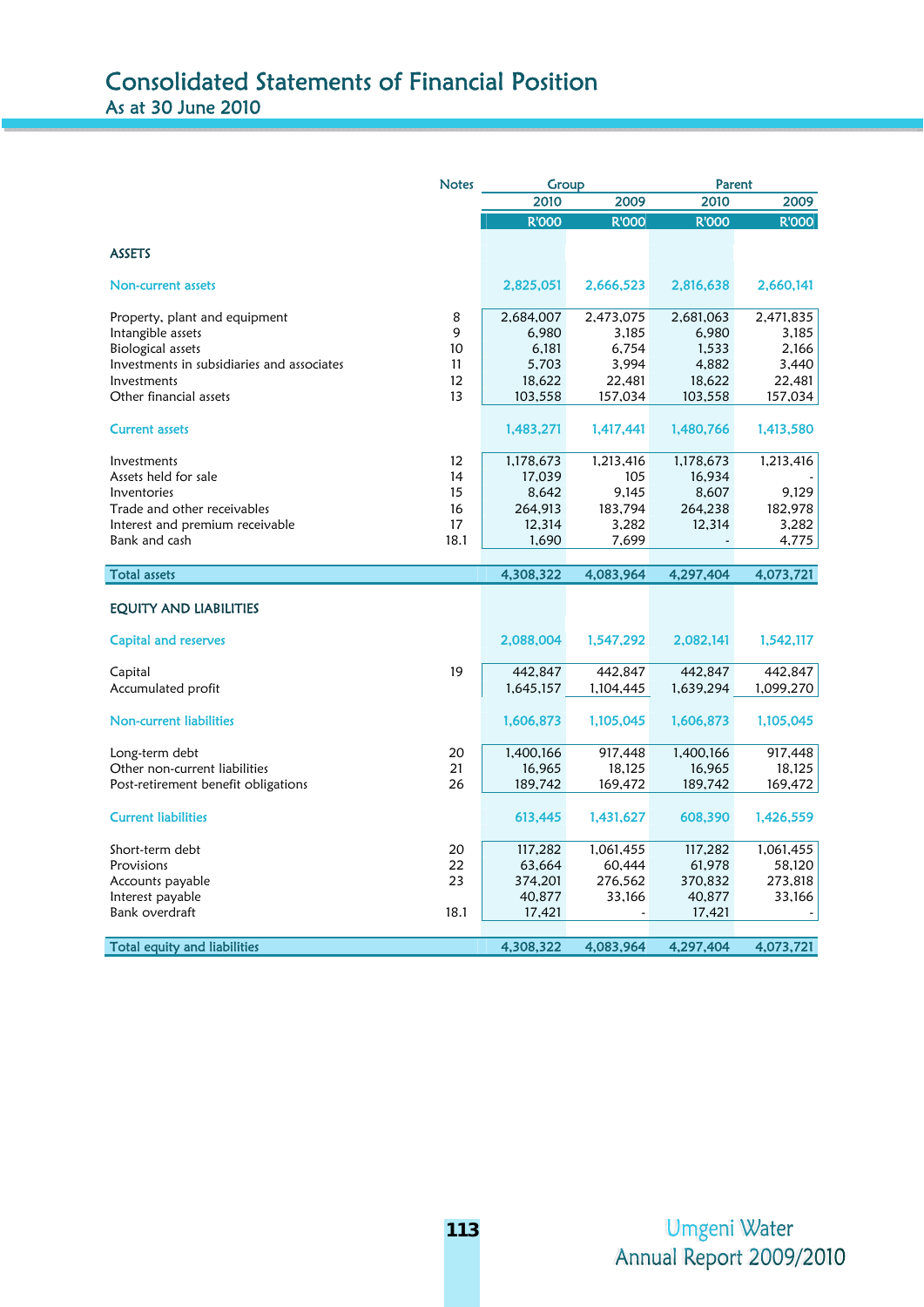|                            | Group        |                                      |                       |              |
|----------------------------|--------------|--------------------------------------|-----------------------|--------------|
|                            | Capital      | Investment<br>revaluation<br>reserve | Accumulated<br>profit | Total        |
|                            | <b>R'000</b> | <b>R'000</b>                         | <b>R'000</b>          | <b>R'000</b> |
| Balance as at 30 June 2008 | 442,847      | 2.256                                | 577,431               | 1,022,534    |
| Movement for the year      |              |                                      |                       |              |
| Total comprehensive income |              | (2,256)                              | 527,014               | 524,758      |
| Profit for the year        |              |                                      | 527,014               | 527,014      |
| Other comprehensive income |              | (2,256)                              |                       | (2,256)      |
| Balance as at 30 June 2009 | 442,847      |                                      | 1,104,445             | 1,547,292    |
| Movement for the year      |              |                                      |                       |              |
| Total comprehensive income |              |                                      | 540,712               | 540,712      |
| Profit for the year        |              |                                      | 540.712               | 540,712      |
| Other comprehensive income |              |                                      |                       |              |
| Balance as at 30 June 2010 | 442,847      |                                      | 1,645,157             | 2,088,004    |

|                            |                          | Parent                               |                       |              |  |
|----------------------------|--------------------------|--------------------------------------|-----------------------|--------------|--|
|                            | Capital                  | Investment<br>revaluation<br>reserve | Accumulated<br>profit | Total        |  |
|                            | <b>R'000</b>             | <b>R'OOO</b>                         | <b>R'OOO</b>          | <b>R'OOO</b> |  |
| Balance as at 30 June 2008 | 442,847                  | 2,256                                | 573,632               | 1,018,735    |  |
| Movement for the year      |                          |                                      |                       |              |  |
| Total comprehensive income |                          | (2, 256)                             | 525,638               | 523,382      |  |
| Profit for the year        |                          |                                      | 525,638               | 525,638      |  |
| Other comprehensive income |                          | (2,256)                              |                       | (2,256)      |  |
| Balance as at 30 June 2009 | 442,847                  | ۰                                    | 1,099,270             | 1,542,117    |  |
| Movement for the year      |                          |                                      |                       |              |  |
| Total comprehensive income |                          |                                      | 540,024               | 540,024      |  |
| Profit for the year        |                          |                                      | 540.024               | 540,024      |  |
| Other comprehensive income | $\overline{\phantom{a}}$ | $\tilde{\phantom{a}}$                |                       |              |  |
| Balance as at 30 June 2010 | 442,847                  | ٠                                    | 1,639,294             | 2,082,141    |  |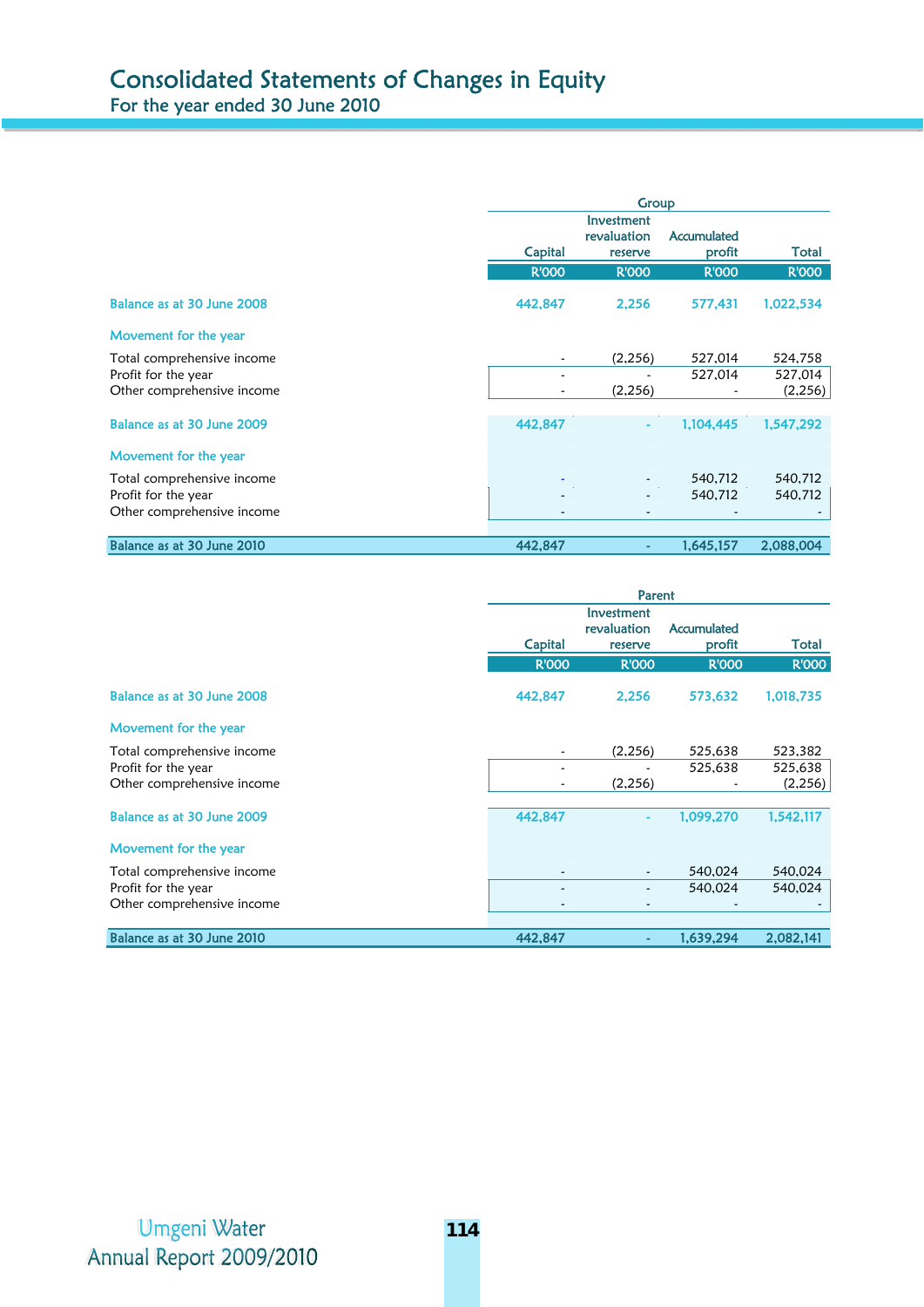## Consolidated Statements of Cash Flows For the year ended 30 June 2010

|                                                                                         | <b>Notes</b> | Group                   |                         | Parent                  |                         |
|-----------------------------------------------------------------------------------------|--------------|-------------------------|-------------------------|-------------------------|-------------------------|
|                                                                                         |              | 2010                    | 2009                    | 2010                    | 2009                    |
|                                                                                         |              | <b>R'OOO</b>            | <b>R'OOO</b>            | <b>R'OOO</b>            | <b>R'OOO</b>            |
| <b>OPERATING ACTIVITIES</b>                                                             |              |                         |                         |                         |                         |
| Cash receipts from customers<br>Cash paid to suppliers and employees                    |              | 1,558,531<br>(711, 910) | 1,482,248<br>(736, 970) | 1,547,889<br>(701, 904) | 1,474,174<br>(731, 017) |
| Net cash from operating activities                                                      | 18.2         | 846,621                 | 745,278                 | 845,985                 | 743,157                 |
| <b>INVESTING ACTIVITIES</b>                                                             |              |                         |                         |                         |                         |
| Proceeds on disposals of property, plant and equipment                                  |              | 641                     | 14,180                  | 641                     | 14,157                  |
| Grant funding                                                                           |              | 21.946                  |                         | 21.946                  |                         |
| Additions to property, plant and equipment                                              |              | (329, 540)              | (234, 203)              | (327, 197)              | (233, 371)              |
| Additions to intangible assets                                                          |              | (4, 917)<br>170         | (2,774)<br>879          | (4, 917)                | (2,774)                 |
| Proceeds on disposal of biological assets<br>Investments in subsidiaries and associates |              | 1,278                   | 1,402                   | 1.278                   | 2,388                   |
|                                                                                         |              |                         |                         |                         |                         |
| Net cash used in investing activities                                                   |              | (310, 422)              | (220, 516)              | (308, 249)              | (219, 599)              |
| <b>FINANCING ACTIVITIES</b>                                                             |              |                         |                         |                         |                         |
| Long-term borrowings raised                                                             |              | 600,000                 |                         | 600,000                 |                         |
| Long-term borrowings repaid                                                             |              | (1,086,095)             | (107, 964)              | (1,086,095)             | (107, 964)              |
| Short-term borrowings repaid                                                            |              |                         | (14, 222)               |                         | (14, 222)               |
| Investments increased                                                                   |              | (41, 198)               | (251, 882)              | (41, 198)               | (251, 882)              |
| Interest received                                                                       |              | 195,295                 | 102,573                 | 195,150                 | 102,455                 |
| Finance costs paid                                                                      |              | (227, 631)              | (259, 205)              | (227, 789)              | (259, 288)              |
| Net cash used in financing activities                                                   |              | (559, 629)              | (530, 700)              | (559, 932)              | (530, 901)              |
| <b>CASH AND CASH EQUIVALENTS</b>                                                        |              |                         |                         |                         |                         |
| Net decrease for the year                                                               |              | (23, 430)               | (5,938)                 | (22, 196)               | (7, 343)                |
| At beginning of year                                                                    |              | 7,699                   | 13,637                  | 4,775                   | 12,118                  |
| At end of year                                                                          | 18.1         | (15, 731)               | 7,699                   | (17, 421)               | 4,775                   |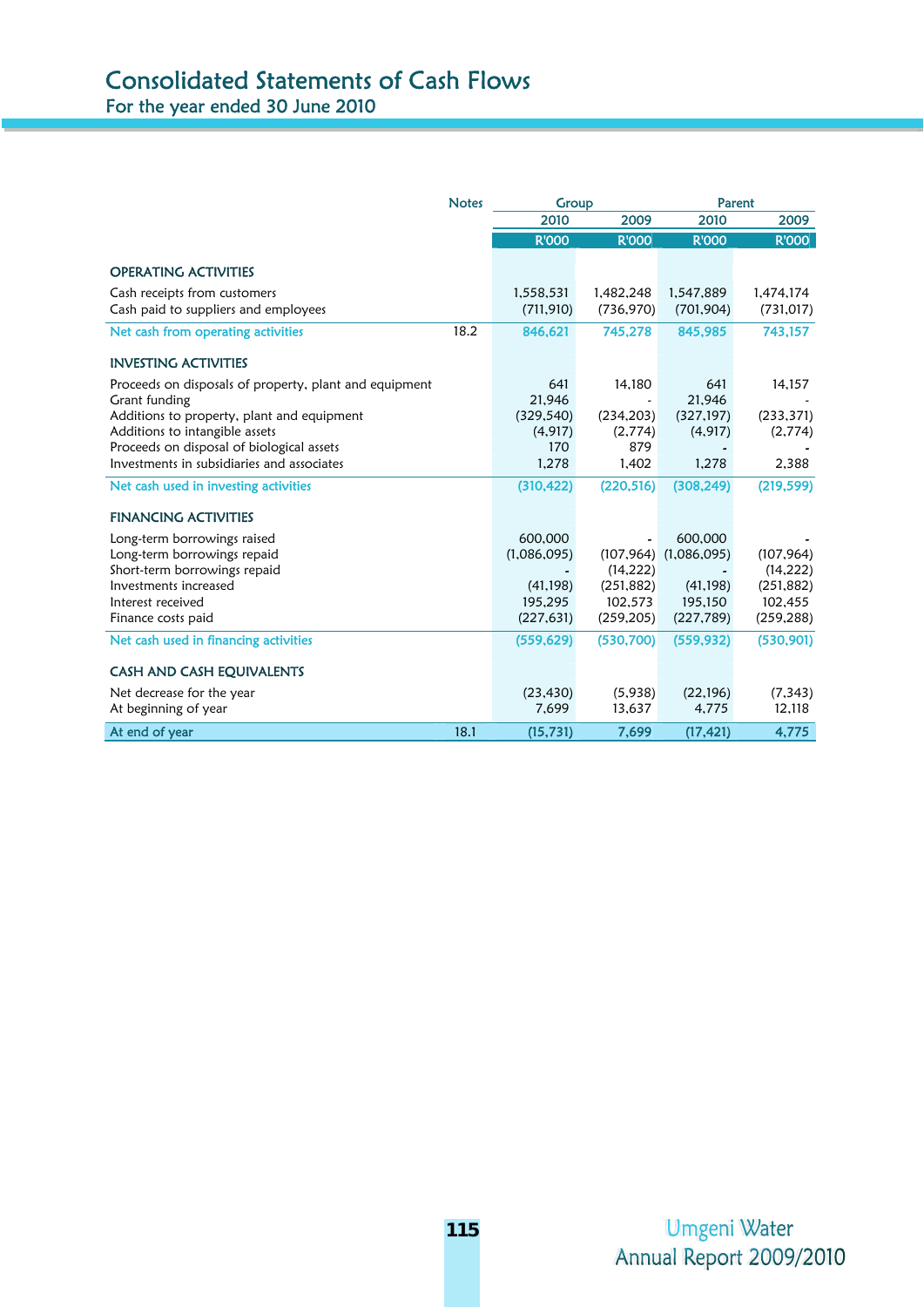Umgeni Water has two reportable segments:

- (i) The primary segment as defined by section 29 of the Water Services Act no. 108 of 1997 which is made up of bulk water and wastewater treatment; and
- (ii) Other activities as defined by section 30 of the Water Services Act No. 108 of 1997. This business segment consists of non-regulated activities which are mainly defined as services that complement bulk water service provision such as laboratory services, water quality monitoring and environmental management and where Umgeni Water acts as an implementing agent for any sphere of government for projects related to water service delivery.

|                                             | Group                     |              |               |               |
|---------------------------------------------|---------------------------|--------------|---------------|---------------|
|                                             | <b>Primary activities</b> |              |               |               |
|                                             | <b>Bulk</b>               |              | Other         |               |
| For the year ended 30 June 2010             | water                     | Wastewater   | activities    | Total         |
|                                             | <b>kl'000</b>             | <b>kľ000</b> | <b>kl'000</b> | <b>kl'000</b> |
| Volume sold                                 | 425,848                   | 273          |               | 426,121       |
|                                             | <b>R'OOO</b>              | <b>R'000</b> | <b>R'OOO</b>  | <b>R'OOO</b>  |
| Revenue                                     | 1,374,017                 | 44.216       | 214,810       | 1,633,043     |
| Cost of sales                               | (417,085)                 | (26, 535)    | (177, 236)    | (620, 856)    |
| Changes in water inventory                  | (601)                     |              |               | (601)         |
| Chemicals                                   | (29, 387)                 | (3,071)      | (52)          | (32, 510)     |
| Depreciation                                | (62, 699)                 | (2, 491)     |               | (65, 190)     |
| Energy                                      | (50, 338)                 | (5,789)      | (836)         | (56, 963)     |
| Maintenance                                 | (98, 732)                 | (7, 597)     | (2,171)       | (108, 500)    |
| Raw water                                   | (83, 870)                 |              |               | (83, 870)     |
| Section 30 activities                       |                           |              | (169, 537)    | (169, 537)    |
| Staff costs                                 | (82,022)                  | (6, 297)     | (4,299)       | (92, 618)     |
| Other direct operating expenses             | (9, 436)                  | (1, 290)     | (341)         | (11,067)      |
| <b>Gross profit</b>                         | 956,932                   | 17,681       | 37,574        | 1,012,187     |
| Other income                                | 3,636                     | 3.572        | 1.321         | 8.529         |
| Other operating and administration expenses | (377, 167)                | (6,001)      | (20, 048)     | (403, 216)    |
| Amortisation                                | (98, 978)                 |              |               | (98, 978)     |
| Impairments and write-offs                  | (9,790)                   |              | (16)          | (9,806)       |
| Depreciation                                | (14, 782)                 | (385)        | (828)         | (15, 995)     |
| Other expenses                              | (253, 617)                | (5,616)      | (19, 204)     | (278, 437)    |
| <b>Profit from operations</b>               | 583,401                   | 15,252       | 18,847        | 617,500       |
| Interest income                             | 150,424                   |              | 144           | 150,568       |
| Finance costs                               | (222, 464)                | (8,032)      | 155           | (230, 341)    |
| Share of profit from associate              |                           |              | 2,985         | 2,985         |
| Profit for the year                         | 511,361                   | 7,220        | 22,131        | 540,712       |
| Capital expenditure - for the year          | 291,768                   | 26,832       | 15,856        | 334,457       |
| Segment assets                              | 2,782,577                 | 88,245       | 85,079        | 2,955,901     |
| Interest in associate                       |                           |              | 5,703         | 5,703         |
| Unallocated                                 |                           |              |               | 1,346,718     |
| <b>Consolidated total assets</b>            |                           |              |               | 4,308,322     |
|                                             |                           |              |               |               |
| Segment liabilities                         | 1,388,058                 | 33,624       | 95,766        | 1,517,448     |
| Unallocated                                 |                           |              |               | 702,870       |
| <b>Consolidated total liabilities</b>       |                           |              |               | 2,220,318     |